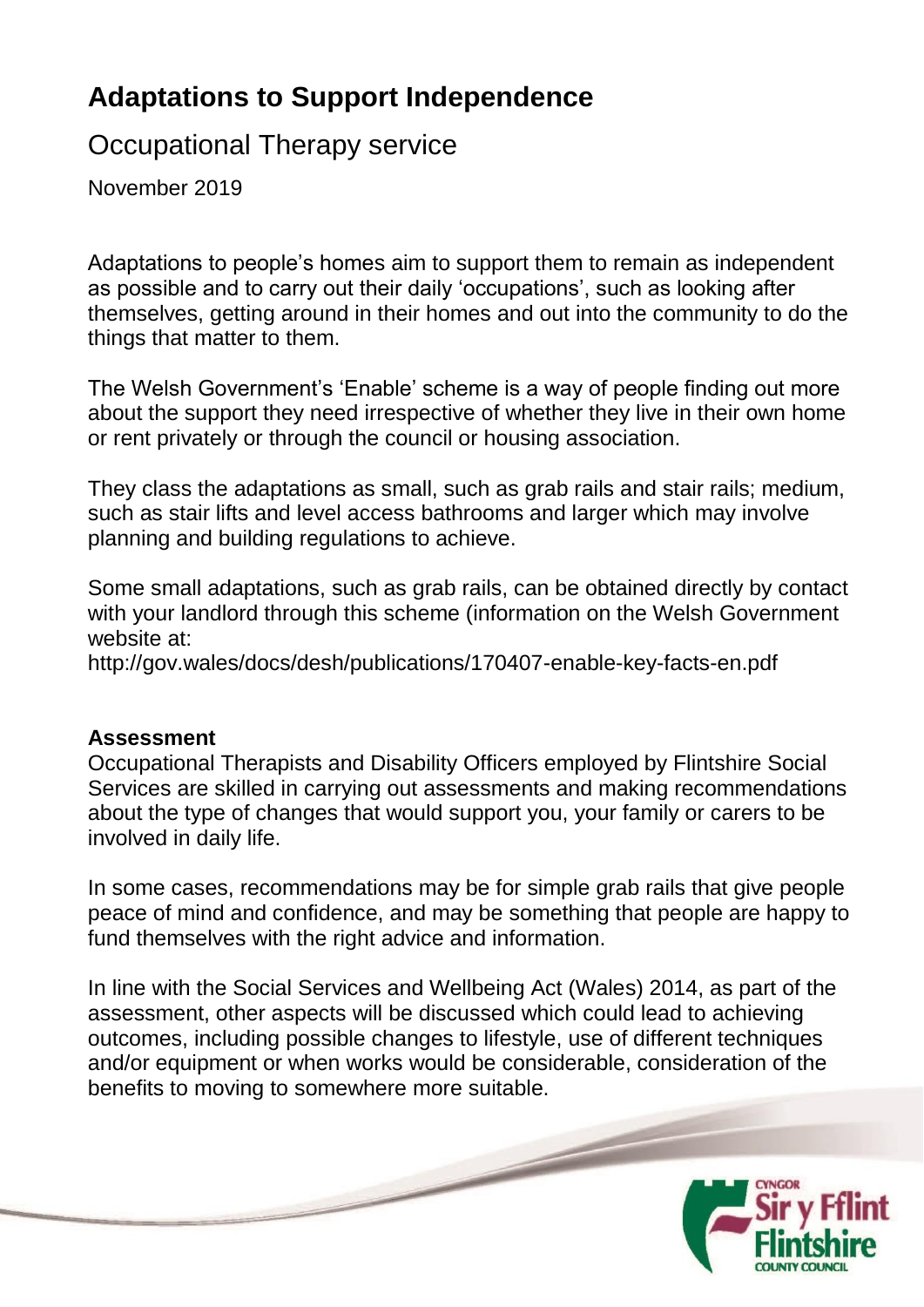### **Grants available:**

For larger scale adaptations, there is a Disabled Facilities Grant (DFG) which is normally for those living in their own homes or renting in the private sector.

It is a means tested grant mainly for work over £1000 (Contact 01352 703434 for further information) and needs a recommendation from the Occupational Therapist.

A DFG is up to £36,000 dependent on the request being made and for any request over this amount, a discretionary loan could be applied for. In the case of children, they are not means tested for the DFG but would still need to meet the criteria following assessment. It cannot support works already undertaken by those with a disability.

Those living in housing associations are able to apply for grants, again needing an occupational therapy recommendation, through their housing association (Physical Adaptation Grant, PAG) which sometimes affects rent payments to cover maintenance costs. In council properties, there is a budget assigned to carrying out this work.

It is important to remember, however, whatever the occupational therapy recommendation, it is up to the landlord to agree to carry out adaptations and they will consider requests in line with the best use of their housing stock for all residents.

## **Private works:**

For those wishing to carry out private works, please contact Care and Repair, a charity for the elderly and disabled (01352 758700) who have a range of approved contractors and their own team who can support.

Even in these circumstances, it is possible to contact social services for guidance and assessment to ensure costly mistakes are avoided.

## **Maintenance and servicing:**

It is important to note that some equipment fitted through these grants require regular servicing and maintenance to keep them in good working order. If you live in your own property, it is likely that you will take responsibility for this once warranties run out, so please discuss prior to the work being carried out so that a plan can be put in place.

In council or housing association accommodation, you will need to be aware of the systems in place. Please contact your housing team if you have any queries.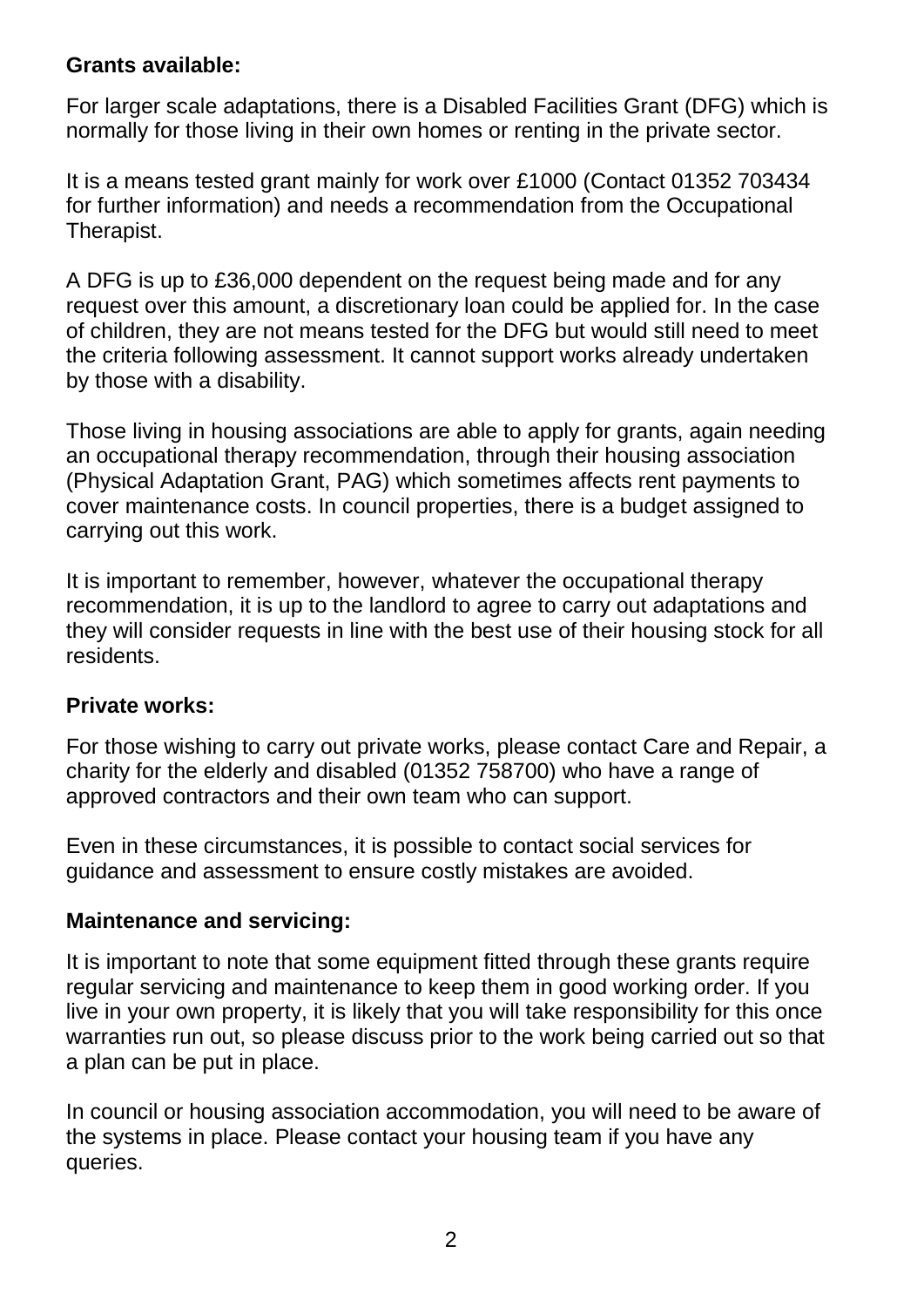## **For help and advice contact if considering an adaptation:**

Single Point of Access ■ 03000 858 858 Social Services, Preswylfa, Hendy Road, Mold, Flintshire, CH7 1PZ.

Email: spoa@flintshire.gov.uk

## **Welsh government information online:**

#### **Disabled Facilities Grant**

http://gov.wales/topics/housing-and-regeneration/grants-and-funding/disabledfacilities-grant/?lang=en

#### **Physical Adaptation Grant**

http://gov.wales/topics/housing-and-regeneration/grants-and-funding/physicaladaptations/?lang=en

#### **Home improvement loans** (not specific to disability)

http://gov.wales/topics/housing-and-regeneration/grants-and-funding/homeimprovement-loans/?lang=en

#### **Enable**

http://gov.wales/docs/desh/publications/170407-enable-key-facts-en.pdf